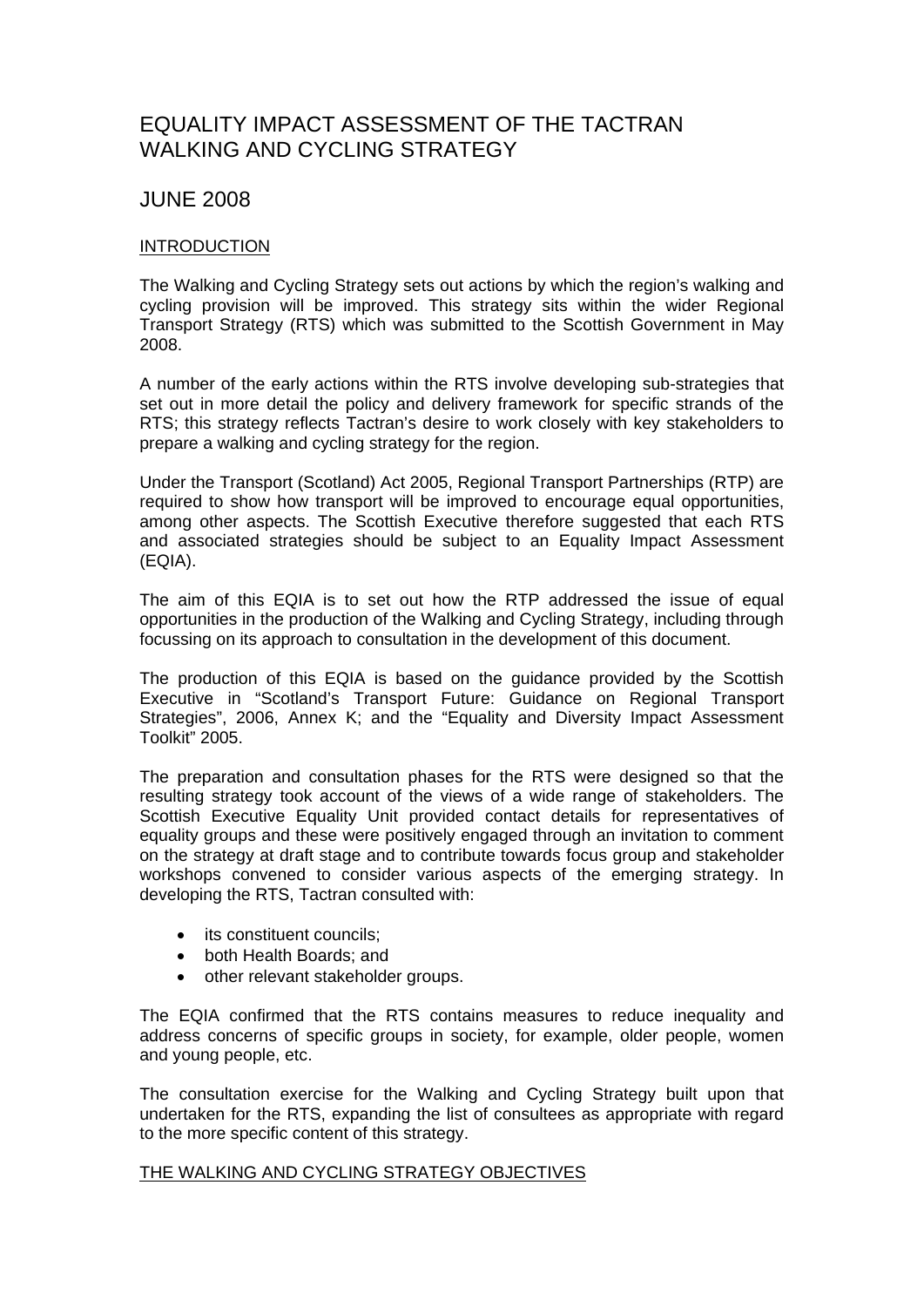The RTS has been used as the high level framework for developing the objectives for this strategy, which is essentially a 'daughter' document to the RTS. An understanding of the key issues relevant to the region has played a significant role in the development of objectives that are appropriate for the region.

# TACTRAN RTS Objectives

In developing objectives for the Walking and Cycling Strategy reference has been made to the six key objectives of the TACTRAN RTS namely:

- 1. Economy: To ensure transport helps to deliver regional prosperity.
- 2. Accessibility, Equity and Social Inclusion: To improve accessibility for all, particularly for those suffering from social exclusion.
- 3. The Environment: To ensure that the transport system contributes to safeguarding the environment and promotes opportunities for improvement.
- 4. Health and Well-Being: To promote the health and well-being of communities.
- 5. Safety & Security: To improve the real and perceived safety and security of the transport network.
- 6. Integration: To improve integration, both within transport and between transport and other policy areas.

#### Walking and Cycling Objectives

The following objectives have been developed in consultation with walking and cycling stakeholders in the TACTRAN area. They reflect and nest within the RTS overarching objectives which they relate to are included in brackets.

- O1 Permanently increase the number of walkers and cyclists and increase the frequency of trips made on foot and by cycle (4,5,6)
- O2 Improve information and facilities for walkers and cyclists (1,2)
- O3 Improve safety and security for walkers and cyclists (3,4,5)
- O4 Promote walking and cycling as a leisure activity and as a credible form of transport (6)
- O5 Integration with other policies (6)
- O6 Better integration with the existing transport system (2)
- O7 Improve existing expertise in the creation of walking and cycling facilities and promotion (6)
- O8 Establish a regional monitoring plan for walkers and cyclists (6)

#### GROUPS THE STRATEGY INTENDS TO PROVIDE BENEFITS FOR

The Walking and Cycling Strategy sets out the priorities and actions for investment in these travel modes over the next 15 years and it is intended that they will benefit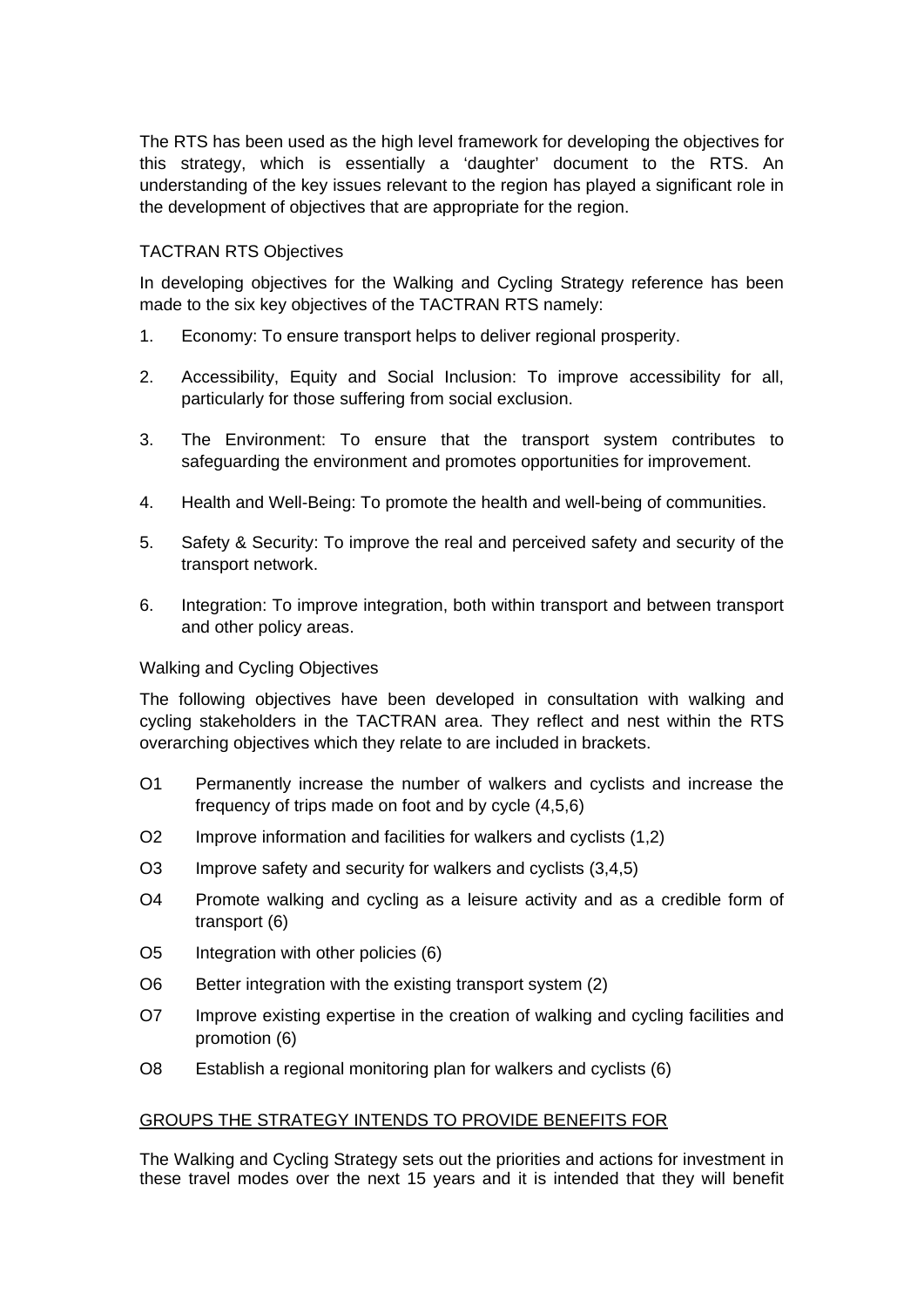everyone who lives, works and travels within the region. Visitors to the region will also be affected by the strategy through improved pedestrian and cycle access to public transport interchanges and visitor attractions as well as offering more opportunity to use the greener modes of transport in areas such as the National Parks.

Through implementation of the Walking and Cycling Strategy there is the potential to improve access and safety whilst using pedestrian and cycling networks for the young, elderly, those with mobility difficulties, learning difficulties and those with hearing or visual impairments.

# IMPACT OF THE STRATEGY ON DIFFERENT EQUALITY GROUPS

During the strategy development process using the evidence available consideration was given to the impact that the different aspects of the strategy might have on different equality groups. Walking and, to some extent, cycling are particularly of relevance to those who cannot use private transport for age or health reasons, particularly those too young or old to drive. An element of the population also rely on walking and, to some extent, cycling for economic reasons, particularly those on low incomes who do not have access to a private car. Enhanced facilities on the pedestrian network due to improved walking links within the region, greater integration with other policies, and improved awareness and training among designers will produce benefits for people with disabilities. No actions are particularly focussed on groups defined by sexual orientation, gender, religious faith or political beliefs, as all interventions are designed to include all groups within the parameters described above, meaning all of these groups would also be included in the benefits of the interventions.

A number of actions will be of positive assistance to particular groups who experience difficulty in accessing essential services:

- Develop walking and cycling links to and within town and city centres and to employment, services, leisure and tourism activities in conjunction with Travel Plans
- Make the existing highway more cycle and pedestrian friendly including carrying out non-motorised user audits of all new transport schemes to ensure that all opportunities are taken to improve conditions for walking and cycling
- Improve walking and cycling facilities at public transport interchanges and on trains/buses
- Assign greater priority to pedestrians and cyclists in the design and management of the road network
- Produce guidance on implementing good practice in the provision of walking and cycling facilities
- Develop a rolling programme of training to encourage implementation of good practice and increase inter-disciplinary skills and awareness.

As specific measures within the Strategy are implemented they will be subject to an Equality Impact Assessment, where appropriate.

# POTENTIAL ADVERSE IMPACT OF THE STRATEGY ON PARTICULAR GROUPS

Based on the information available and due to the nature of transport policy and initiatives, it is not believed that the strategy will have any specific adverse/negative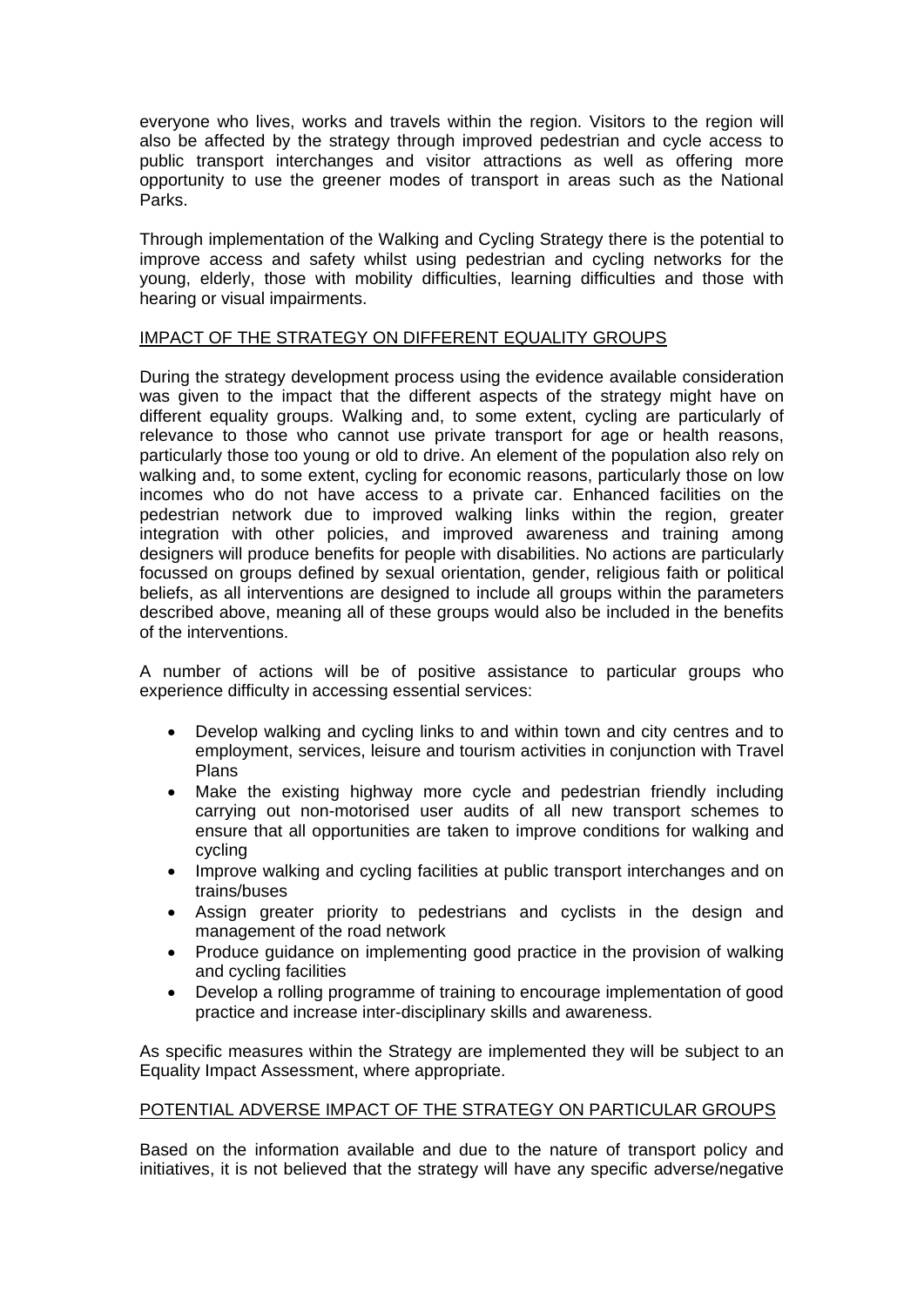impacts on the Lesbian/Gay/Bisexual/Transgender community, or to those with specific religious/political interest.

# INCLUSION OF EQUALITY GROUPS AND/OR THEIR REPRESENTATIVES DURING CONSULTATION

A wide ranging consultation exercise has been undertaken to obtain an understanding of the key issues and opportunities in terms of walking and cycling across the TACTRAN area. This consultation included local authorities, health boards and walking/cycling user groups. A stakeholder workshop was held on 18 March to discuss the strategy's draft objectives, identify any specific gaps/ shortcomings on the walking and cycling network and ensure that no potential actions were missed out. A full list of organisations invited is provided at the end of this report.

# PUBLISHING OF THE STRATEGY

The EQIA will be included as a supporting document to the Walking and Cycling Strategy. Once published, the Strategy will be available on the TACTRAN website and copies distributed to all stakeholders involved in the consultation. Hard copies of the document will also be available.